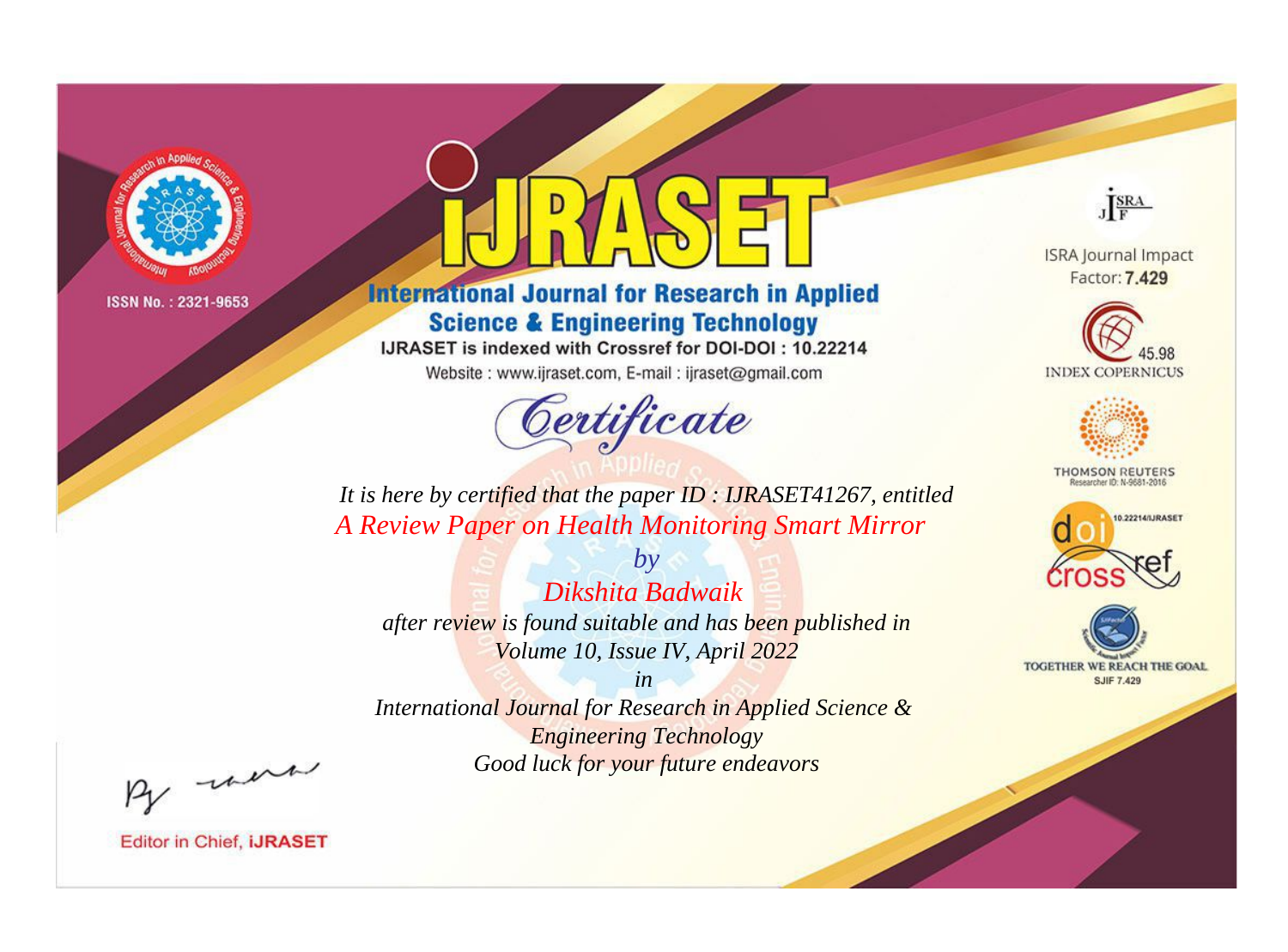

# **International Journal for Research in Applied Science & Engineering Technology**

IJRASET is indexed with Crossref for DOI-DOI: 10.22214

Website: www.ijraset.com, E-mail: ijraset@gmail.com



JERA

**ISRA Journal Impact** Factor: 7.429





**THOMSON REUTERS** 



TOGETHER WE REACH THE GOAL **SJIF 7.429** 

*It is here by certified that the paper ID : IJRASET41267, entitled A Review Paper on Health Monitoring Smart Mirror*

*Ekta Game after review is found suitable and has been published in Volume 10, Issue IV, April 2022*

*by*

*in* 

*International Journal for Research in Applied Science & Engineering Technology Good luck for your future endeavors*

By morn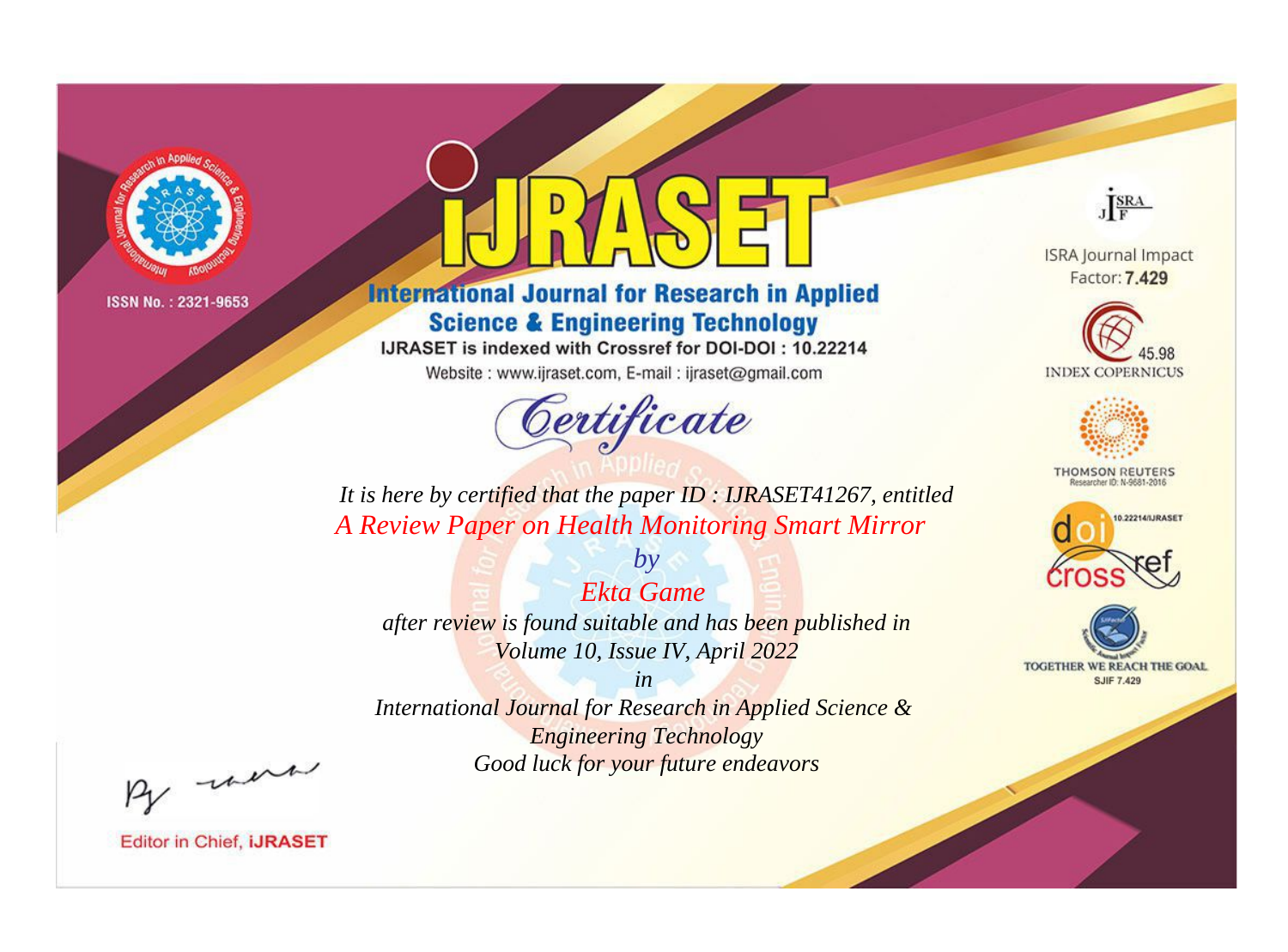

# **International Journal for Research in Applied Science & Engineering Technology**

IJRASET is indexed with Crossref for DOI-DOI: 10.22214

Website: www.ijraset.com, E-mail: ijraset@gmail.com



JERA

**ISRA Journal Impact** Factor: 7.429





**THOMSON REUTERS** 



TOGETHER WE REACH THE GOAL **SJIF 7.429** 

*It is here by certified that the paper ID : IJRASET41267, entitled A Review Paper on Health Monitoring Smart Mirror*

*by Pooja Zade after review is found suitable and has been published in Volume 10, Issue IV, April 2022*

*in* 

*International Journal for Research in Applied Science & Engineering Technology Good luck for your future endeavors*

By morn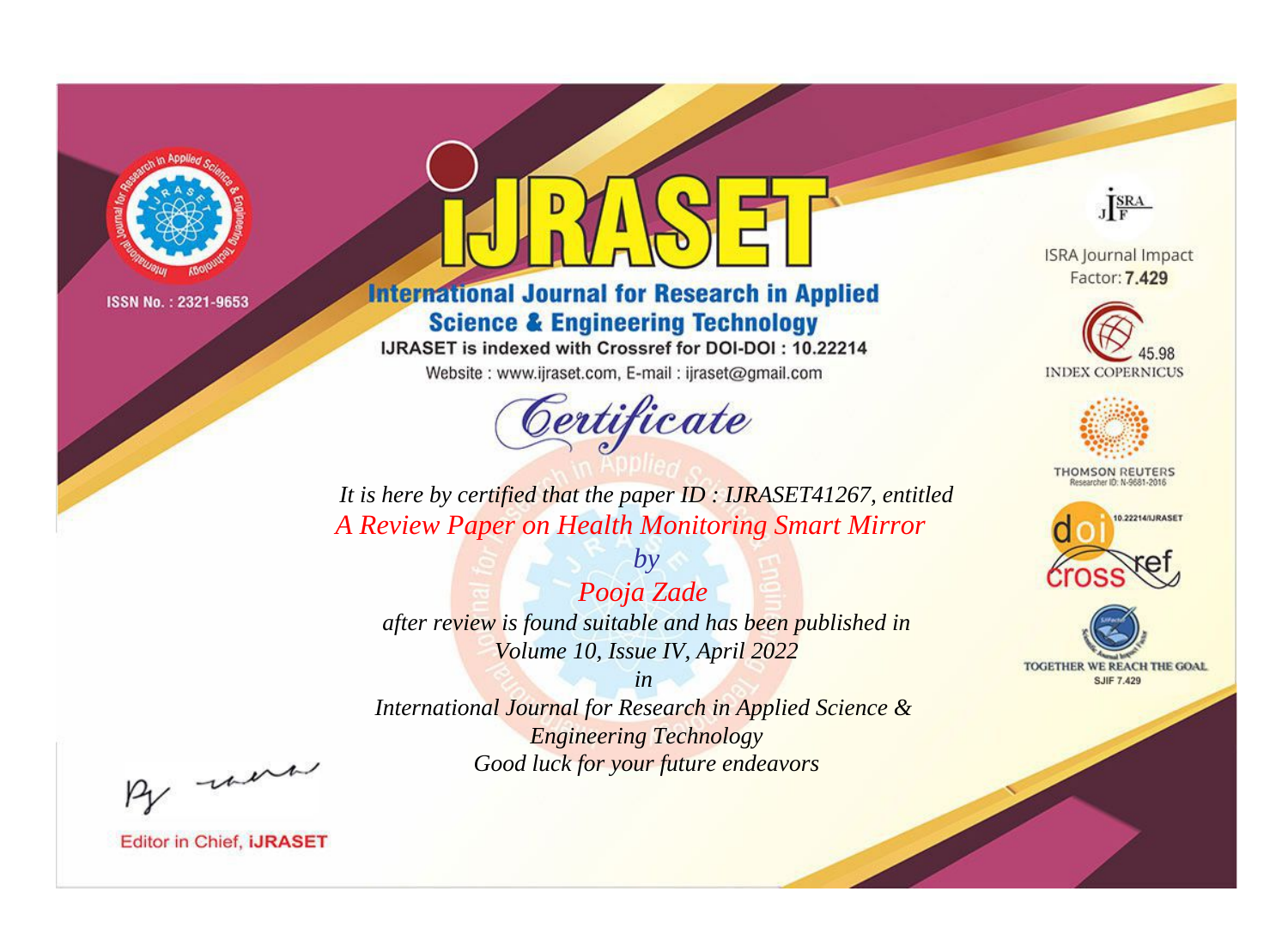

# **International Journal for Research in Applied Science & Engineering Technology**

IJRASET is indexed with Crossref for DOI-DOI: 10.22214

Website: www.ijraset.com, E-mail: ijraset@gmail.com



JERA

**ISRA Journal Impact** Factor: 7.429





**THOMSON REUTERS** 



TOGETHER WE REACH THE GOAL **SJIF 7.429** 

*It is here by certified that the paper ID : IJRASET41267, entitled A Review Paper on Health Monitoring Smart Mirror*

*Pranali Kathote after review is found suitable and has been published in Volume 10, Issue IV, April 2022*

*by*

*in* 

*International Journal for Research in Applied Science & Engineering Technology Good luck for your future endeavors*

By morn